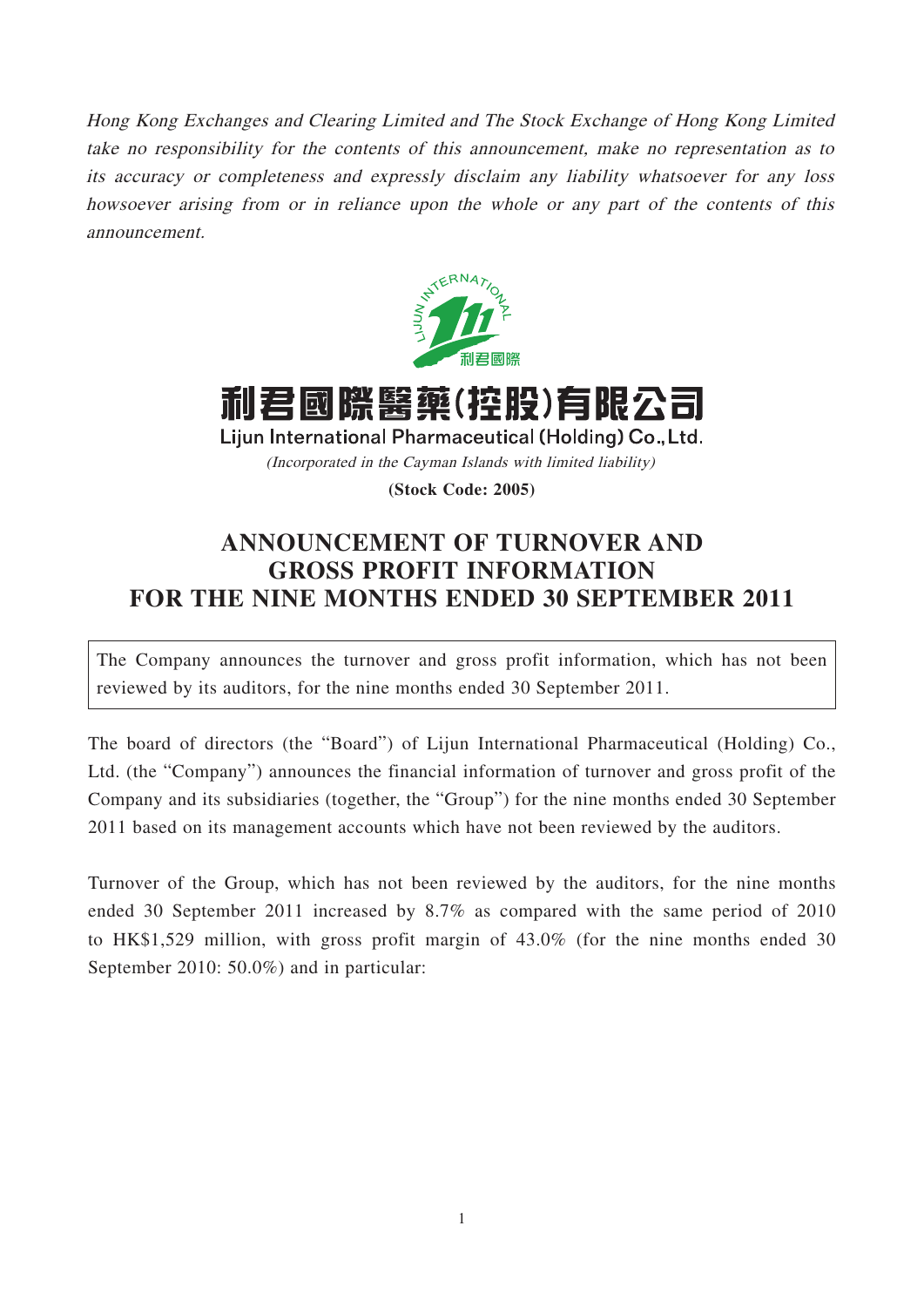– Turnover of **intravenous infusion solution business** for the first nine months in 2011 increased by approximately 33.2% as compared with the same period of 2010 to HK\$749 million, with gross profit margin of 42.8% (for the nine months ended 30 September 2010: 49.1%). Among which, sales of Non-PVC Soft Bag infusion solution was HK\$262 million, representing 37.9% of the total sales of intravenous infusion solution and an increase of 52.4% as compared with the same period of 2010; sales of PP Plastic Bottle infusion solution was HK\$287 million, representing 41.6% of the total sales of intravenous infusion solution and an increase of 30.1% as compared with the same period of 2010.

Gross profit margin of intravenous infusion solution products represented a year-on-year decrease of 6.3%, which was mainly due to the following factors that include:

- 1) price reduction of infusion solution that led to a decrease in gross profit margin of approximately 5%;
- 2) optimization of product mix where the increase in the proportion of Non-PVC Soft Bag and PP Plastic Bottle infusion solution had led to an increase in gross profit margin of approximately 3%; and
- 3) cost increase, rising prices of raw materials and packaging materials and labour costs increase that led to a decrease in gross profit margin of approximately 4%.
- Turnover of **antibiotics finished medicines and non-antibiotics finished medicines businesses** for the first nine months in 2011 decreased by approximately 19.4% to HK\$433 million and increased by approximately 12.8% to HK\$347 million respectively as compared with the same period of 2010, with the gross profit margin of 43.1% (for the nine months ended 30 September 2010: 50.5%); among which, sales of Lijunsha amounted to HK\$233 million, represented a decrease of 26.9% as compared with the same period of 2010; sales of Paiqi amounted to HK\$78.62 million, represented a decrease of 13.6% as compared with the same period of 2010; sales of Dobesilate amounted to HK\$57.22 million, represented an increase of 2.6% as compared with the same period of 2010; sales of Lixiding amounted to HK\$24.32 million, represented a decrease of 7.2% as compared with the same period of 2010.